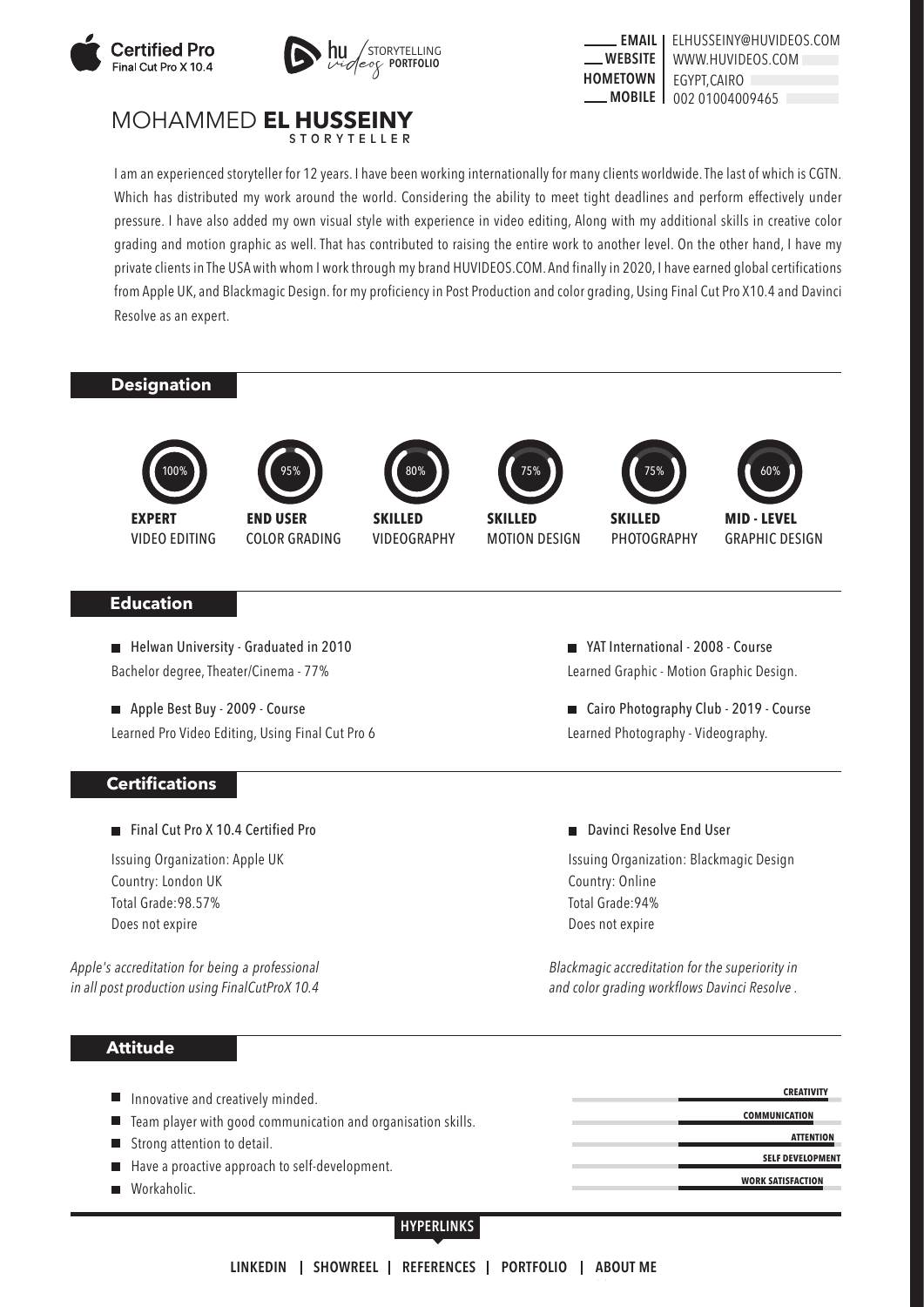



**EMAIL | ELHUSSEINY@HUVIDEOS.COM WEBSITE HOMETOWN MOBILE** 002 01004009465 EGYPT,CAIRO WWW.HUVIDEOS.COM

#### MOHAMMED **EL HUSSEINY STORYTELLER**

## **Responsiblilties**

- Offload or ingest all media into appropriate storage locations via a unique apple recommended archiving system. That makes all source media files preserved and easily reachable.
- Utilizing all post production workflows. with the intention of enticing the viewers to watch the video till the last frame. depending
- on both technical and psychological side, that will attract the watcher's eye.
- Editing and converting video between various formats for the best quality delivery. П
- **Providing post-production support including post production and color grading.**
- **EDIM** Editing all footage, from simple to complex.

### **Skills**

- Expert in Final Cut Pro X, And Davinci Resolve.
- Having significant skills like videography and motion graphics has given me the potential to lead or accomplish any project **In** entirely.
- Entirely Knowledgeable about industry standards for compression and codecs.
- Proficient in multicam editing.
- Understanding of usage and clearance requirements for music, images, and footage.  $\blacksquare$
- In-depth understanding of both theoretical and technical aspects of editing, And Copywriting Skills.  $\Box$
- A creative problem solver. П
- work well under pressure with a professional approach.

## **Experinece**

**CGTN AFRICA** Senior Video Editor / Colorist / Videographer

FULL TIME JOB NOV 2016 - PRESENT

**EGYPT** 

The Chinese Global Television Network has many headquarters worldwide. One of them is Cairo bureau. Since I started working there. Everything was good. whereas, our ambition to make something different. So we have set a precise plan to make something unique. that raised our final output to the next level.

## **ACHIEVEMENTS**

- Studied then implemented the professional storytelling techniques in their news reports, feature stories and documentaries as well. Such as sequencing, creative transitions, adding special effects to emphasize reality , music that overlaps the narration in a creative way, professional color correction and color grading to add another emotional aspect to the watchers.
- Accomplished a test episode for a food series the perfect way. That has benefited the whole organisation with actual 5 episodes after the unprecedented content submitted. Due to the great work in storytelling, creative audio mix and the impressive color grading.

#### **HYPERLINKS**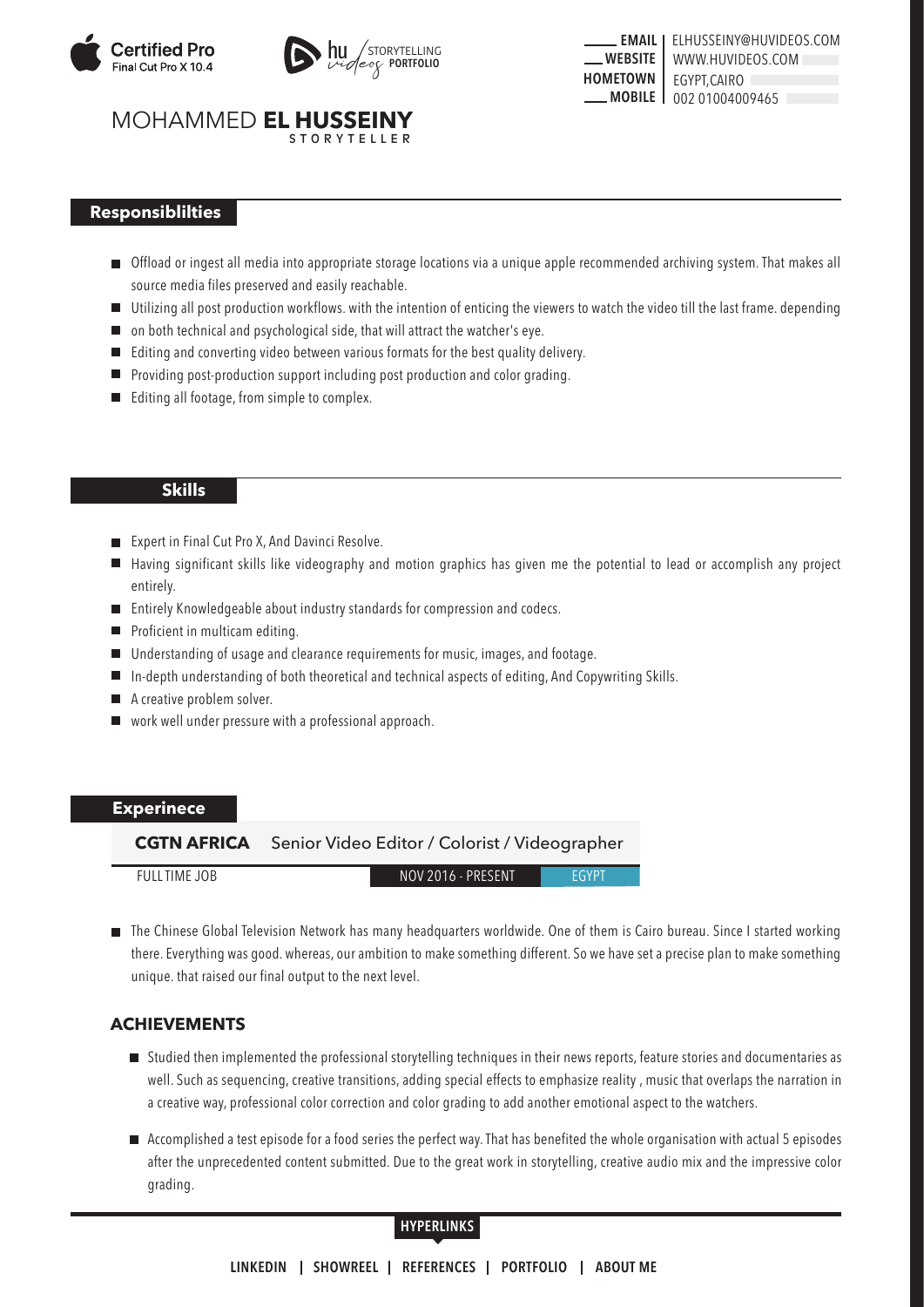



**EMAIL | ELHUSSEINY@HUVIDEOS.COM WEBSITE HOMETOWN MOBILE** 002 01004009465 EGYPT,CAIRO WWW.HUVIDEOS.COM

#### MOHAMMED **EL HUSSEINY STORYTELLER**

- Developed their source media files to a unique archiving system. By using the integration of Final Cut Pro X, and Mac OSX . Using the metadata tools, Mac tags and notes, Folder structure and many more. I simply created a database for their files. To make everything easily reachable for the networked collaborative environment.
- Transformed the media storage devices to the RAID system. Which is ideal and globally recommended for the process.
- Trained a team of editors to follow the same approach in post production. to produce the best quality in the least possible time.

#### **Experinece**

## **NUEWAY STUDIOS** Video Editor - Colorist - Motion Designer

REMOTLY EMPLOYED MAY 2021 - PRESENT GEORGIA, US

Nueway Studios has appointed me officially to be the lead video editor that is going remotely, After an unprecedented success for 2 initial projects. Using my storytelling's techniques in addition to motion graphics and color grading has contributed positively to attract the clients even more, And pushed the company's profile to the top level in video production services.

## **ACHIEVEMENTS**

- $\blacksquare$  I was able to present a complete project from the least given assets.
- $\blacksquare$  Presenting the whole work prior to the deadlines.
- Suggesting the best visual style based on the country's culture that I work for, By watching a massive amount of showreels worldwide.
- Due to my expertise in filming's standards. I support the videographers to get the optimum footage that serves the entire work.

### **Experinece**

SAUDI ARABIA **ROWAD MEDIA** Videographer - Video Editor - Designer FULL TIME JOB MAR 2012 - JUL 2016

After a daily working routine for graphic presentations and periodic media coverage for events and festivals for 4 years. Rowad media has earned a contract to implement reports for a social program on MBC channel That's called Maaly el Mowaten. Filming and video editing were my responsibilities.

## **ACHIEVEMENTS**

- Reduced the cost of additional 2 team members, Using my expertise I was working as a video editor, videographer, graphic designer. And all of them were performed efficiently.
- Earned many massive campaigns in Saudi Arabia, Based on the killer storyboarding submitted compared to the competitors. Such as marathon, Souq Okaz, prominent events, charity programmes, documentary and short films.
- Implemented a lot of entire campaigns with my own starting from News paper ads, Tv commercials, Social media graphics and videos to the indoor and outdoor printables.

### **HYPERLINKS**